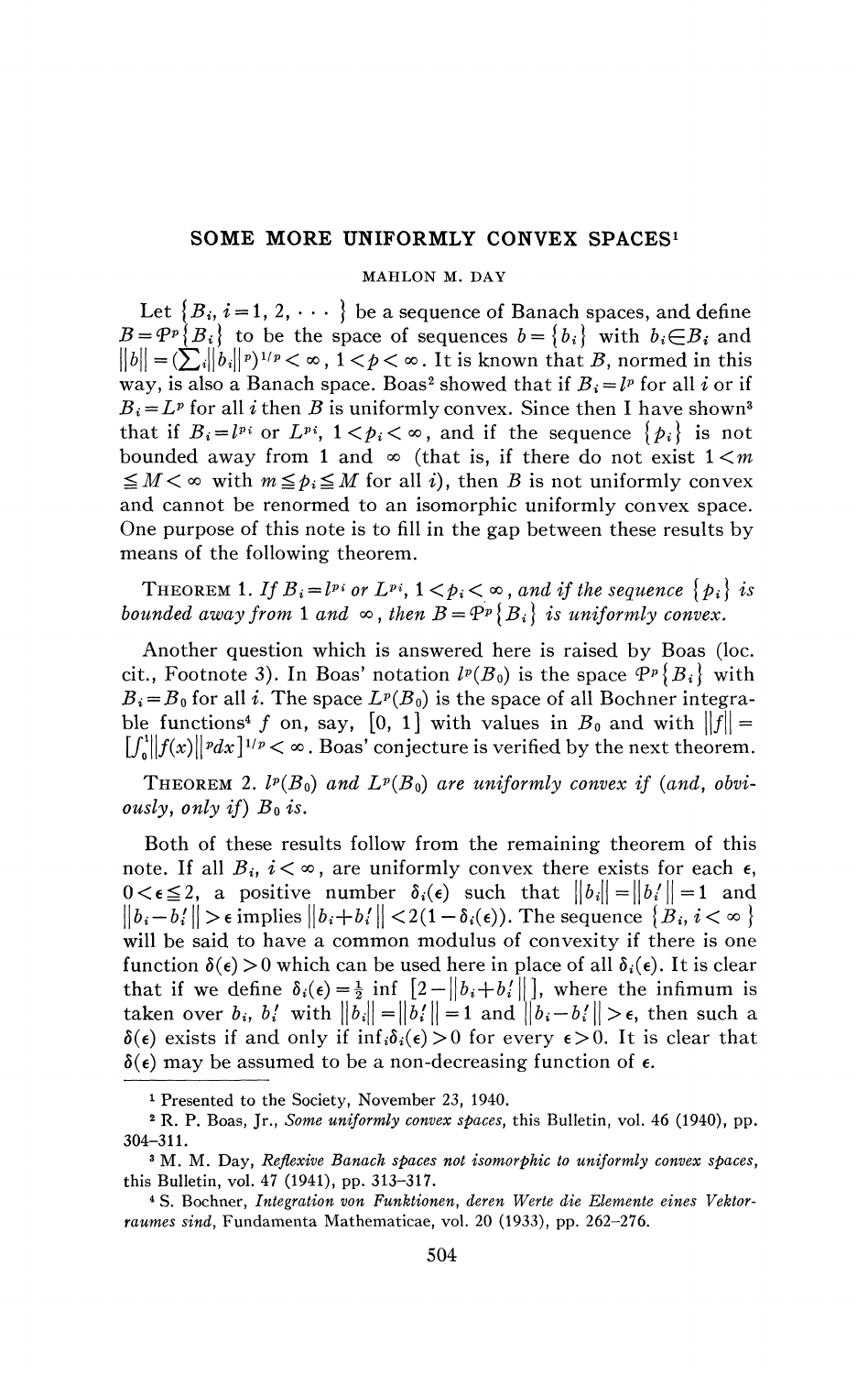THEOREM 3.  $B = P^p \{B_i\}$  is uniformly convex if and only if the  $B_i$ *have a common modulus of convexity.* 

The space  $B_i$  is equivalent to the closed linear subspace of those points of *B* of the form  $\{0, 0, \dots, 0, b_i, 0, \dots\}$ . If *B* is uniformly convex, it follows that the function  $\delta(\epsilon)$  existing in *B* will be suitable as a common modulus for all the *Bi.* 

The proof of the second part of Theorem 3 falls naturally into two cases. First we assume  $\|b\| = \|b'\| = 1$ ,  $\|b - b'\| > \epsilon$  and  $\|b_i\| = \|b'_i\|$  for all *i*. For convenience let  $||b_i|| = \beta_i$  and  $||b_i - b_i'|| = \gamma_i$ . Then for any *i*,  $\|b_i + b'_i\| < 2(1 - \delta(\gamma_i/\beta_i))\beta_i$  since  $b_i$  and  $b'_i$  both lie on the sphere of radius  $\beta_i$  about the origin in  $B_i$ . Hence

$$
||b + b'|| = \left(\sum_{i < \infty} ||b_i + b'_i||^p\right)^{1/p}
$$
  
\n
$$
\leq 2 \left\{\sum_i \left[(1 - \delta(\gamma_i/\beta_i))\beta_i\right]^p\right\}^{1/p}.
$$

Also  $||b_i - b'_i|| \le ||b_i|| + ||b'_i||$  so  $\gamma_i \le 2\beta_i$  for all *i*; let *E* be the set of those *i*'s such that  $\gamma_i/\beta_i > \epsilon/4$  and let *F* be the complement of *E*.  $\beta_i \geq 4\gamma_i/\epsilon$  if  $i \in F$  so

$$
1 = \left(\sum_{i < \infty} \beta_i^p\right)^{1/p} \geq \left(\sum_{i \in F} \beta_i^p\right)^{1/p} \geq (4/\epsilon) \left(\sum_{i \in F} \gamma_i^p\right)^{1/p};
$$

that is,

or

$$
\left(\sum_{i\in F}\gamma_i^p\right)^{1/p}\leq \epsilon/4
$$

$$
\left(\sum_{i\in E} \gamma_i^p\right)^{1/p} = \left(\sum_{i<\infty} \gamma_i^p - \sum_{i\in F} \gamma_i^p\right)^{1/p} \geq \left(\epsilon^p - \left(\epsilon/4\right)^p\right)^{1/p} \geq 3\epsilon/4.
$$

Hence

$$
\alpha = \left(\sum_{i \in E} \beta_i^p\right)^{1/p} \geq 3\epsilon/8.
$$

Using this and (1)

$$
||b + b'|| \leq 2 \Big[ (1 - \delta(\epsilon/4))^p \sum_{i \in E} \beta_i^p + \sum_{i \in E} \beta_i^p \Big]^{1/p}
$$
  
\n
$$
\leq 2 \Big[ (1 - \delta(\epsilon/4))^p \alpha^p + 1 - \alpha^p \Big]^{1/p}
$$
  
\n
$$
\leq 2 \Big\{ 1 - \Big[ 1 - (1 - \delta(\epsilon/4))^p \Big] \alpha^p \Big\}^{1/p}
$$
  
\n
$$
\leq 2 \Big\{ 1 - \Big[ 1 - (1 - \delta(\epsilon/4))^p \Big] (3\epsilon/8)^p \Big\}^{1/p}.
$$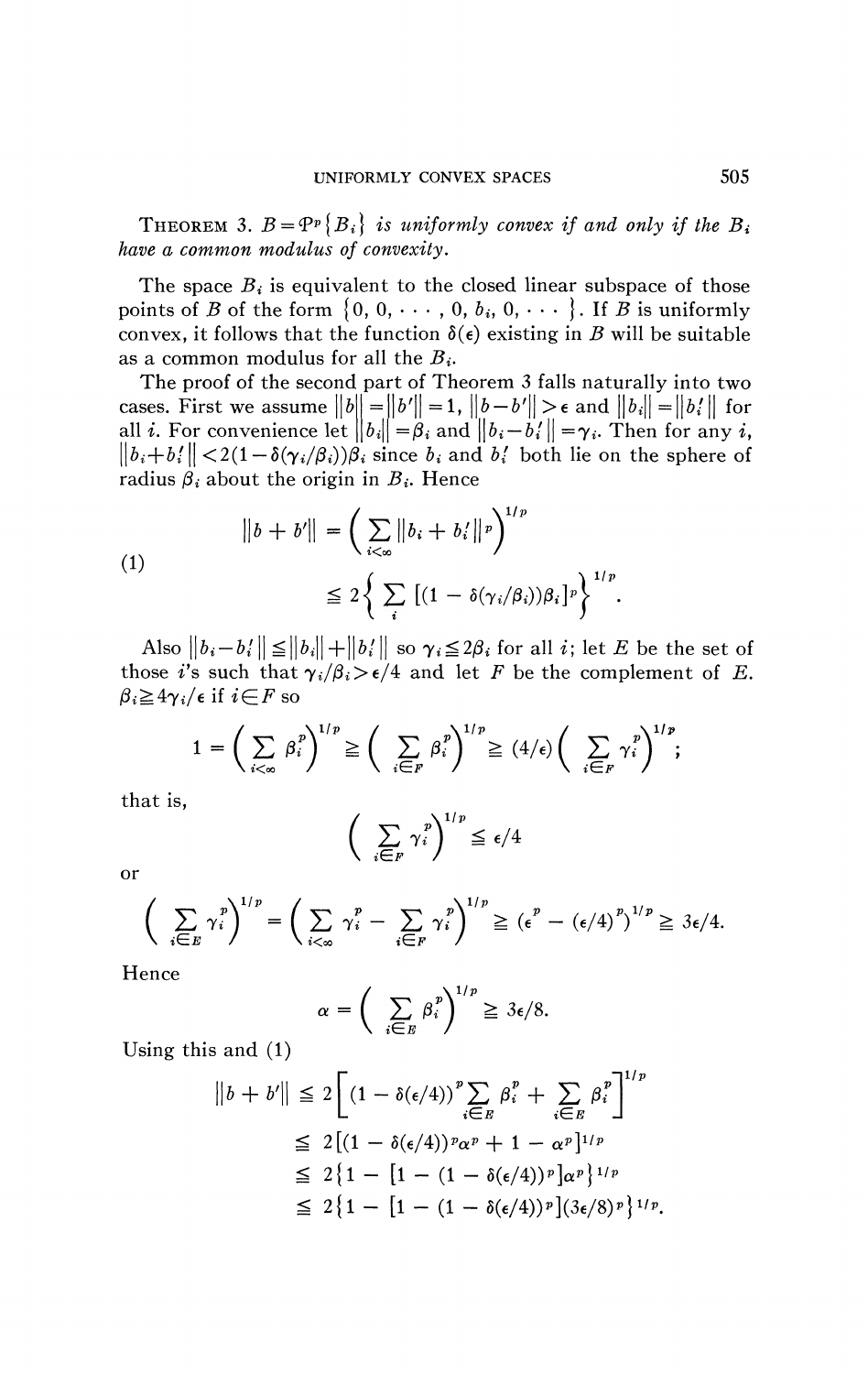The coefficient of  $\alpha^p$  is positive and depends only on  $\epsilon$ , so, if we set the right-hand side equal to  $2(1-\delta_0(\epsilon))$ , then  $\delta_0(\epsilon) > 0$  if  $\epsilon > 0$ , thus disposing of the first case.

In the general case we suppose only that  $||b|| = ||b'|| = 1$  and that  $||b + b'|| > 2(1 - \delta_1(\alpha))$ , where  $0 < \alpha \leq 2$  and  $\delta_1(\alpha)$  is any modulus of convexity which can be used in the definition of uniform convexity in *l<sup>p</sup> .* Then

$$
2(1 - \delta_1(\alpha)) \leqq \left( \sum_i \|b_i + b'_i\|^p \right)^{1/p} \leqq \left( \sum_i (||b_i|| + ||b'_i||)^p \right)^{1/p} \leqq 2.
$$

Since the sequences  $\{\|b_i\|\}$  and  $\{\|b_i'\|\}$  are in  $l^p$ , we have

$$
\bigg(\sum_i\left(\big\|b_i\big\|-\big\|b_i'\big\|\right)^p\bigg)^{1/p}\leq\alpha.
$$

Let  $b'' = \{b''_i\}$  be the point with  $b''_i = b'_i ||b_i||/||b'_i||$ ; then  $||b''_i||$  $= ||b_i||$  for each i and  $||b'-b''|| = \left(\sum_i (||b_i'|| - ||b_i||)^p\right)^{1/p} < \alpha$ ; hence, by Case I,  $||b-b''|| \le \epsilon/2$  if  $||b+b''|| \ge 2(1 - \delta_0(\epsilon/2))$ , but  $||b+b''||$  $\geq ||b+b'|| - ||b''-b'|| > 2(1-\delta_1(\alpha)-\alpha/2).$ 

Take  $\alpha$  so that  $0 < \alpha < \epsilon/2$  and  $\delta_1(\alpha) + \alpha/2 < \delta_0(\epsilon/2)$ ; then  $||b+b'||$  $>2(1-\delta_1(\alpha))$  implies  $||b+b''|| > 2(1-\delta_0(\epsilon/2))$  which in turn implies  $\bigl\|b-b''\bigr\|<\epsilon/2,$  leading finally to  $\bigl\|b-b'\bigr\|\leq \bigl\|b-b''\bigr\|+\bigl\|b'-b''\bigr\|<\epsilon/2$  $+\epsilon/2$ . Let the  $\delta_1(\alpha)$  defined by this process be  $\delta_2(\epsilon)$ ; this is greater than zero and  $||b-b'|| < \epsilon$  if  $||b|| = ||b'|| = 1$  and  $||b+b'|| > 2(1-\delta_2(\epsilon)).$ This proves Theorem 3.

To show that Theorem 1 follows from this, use Clarkson's evaluations<sup>5</sup> of  $\delta_p(\epsilon)$  in  $l^p$  or  $L^p$ :  $\delta_p(\epsilon) = 1 - [1 - (\epsilon/2)^r]^{1/r}$  where  $r = p$  if  $p \ge 2$ and  $r = p/(p-1)$  if  $1 < p \le 2$ . The sequence  $\{p_i\}$  with  $1 < p_i < \infty$  is bounded away from 1 and  $\infty$  if and only if the sequence  $\{r_i\}$  associated with  $\{p_i\}$  is bounded. A little elementary calculus will convince the reader that if  $\epsilon$  is fixed  $\delta_p(\epsilon)$  decreases as *r* increases; hence if  $r \ge r_i$  for all *i*,  $\delta_r(\epsilon) \le \delta_{p_i}(\epsilon)$  for all *i* and the sequence of spaces  $\lambda^{p_i}$ satisfies the hypothesis of Theorem 3 for  $\lambda^{p_i} = l^{p_i}$  or  $L^{p_i}$  provided only that  $\{p_i\}$  is bounded away from 1 and  $\infty$ .

The first part of Theorem 2, that  $l^p(B_0)$  is uniformly convex if  $B_0$ is, is a trivial consequence of Theorem 3. The proof for  $L^p(B_0)$  involves an embedding argument similar to that used by Clarkson in analogous circumstances in *L<sup>p</sup> .* 

Let *H* be the class of simple functions in  $L^p(B_0)$ ; that is,  $h \in H$  if

<sup>5</sup> J. A. Clarkson, *Uniformly convex spaces,* Transactions of this Society, vol. 40 (1936), pp. 396-414.